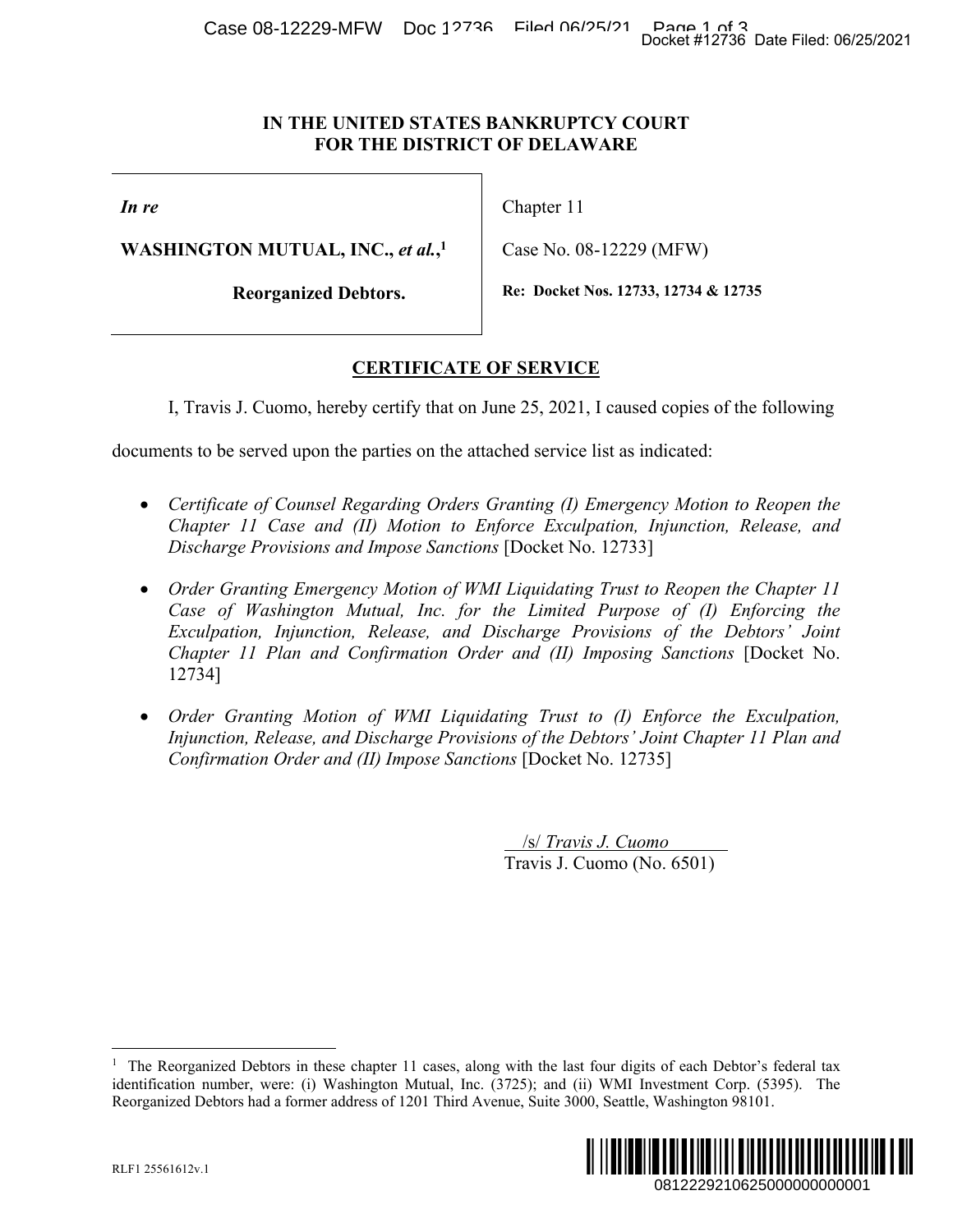#### Case 08-12229-MFW Doc 12736 Filed 06/25/21 Page 2 of 3

### **SERVICE LIST – VIA FIRST CLASS MAIL**

Alice Griffin, Esquire 121 East 12th Street, #7C New York, NY 10003

Brutzkus Gubner Robyn B. Sokol 21650 Oxnard Blvd Ste 500 Woodland Hills, CA 91367

Internal Revenue Service Centralized Insolvency Operation PO Box 7346 Philadelphia, PA 19101-7346

Kyle Law Corporation Stephan E Kyle 465 California St 5th Fl San Francisco, CA 94104

Office of the United States Trustee for the District of Delaware T. Patrick Tinker 844 King St Ste 2207 Lockbox 35 Wilmington, DE 19801

> Mr. Cooper Attn: Beth Gormley 8950 Cypress Waters Blvd. Coppell, TX 75019

O'Kelly & Ernst LLC Michael J Joyce 901 N Market St 10th Fl Wilmington, DE 19801